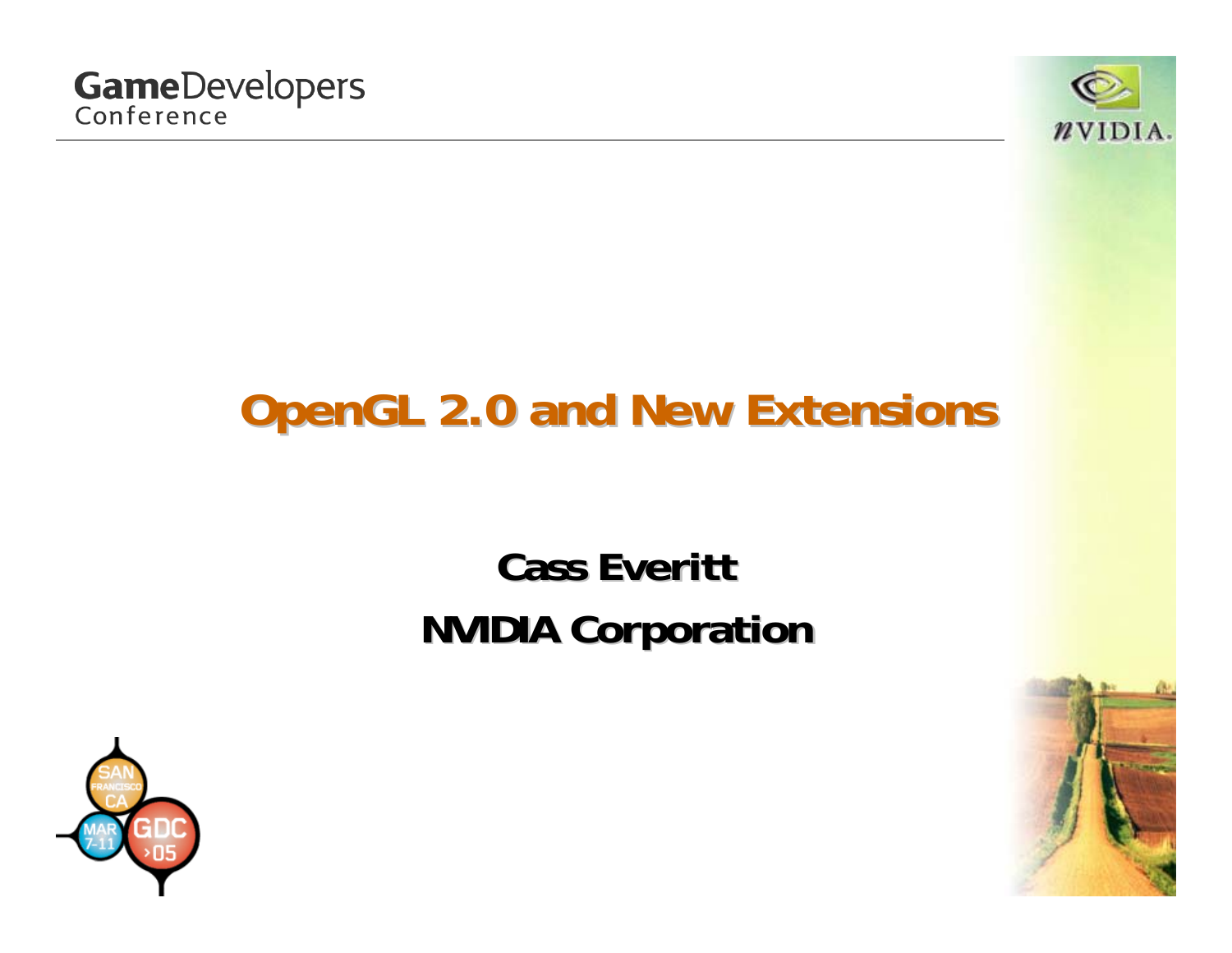



#### **Overview Overview**

- **OpenGL 2.0 additions OpenGL 2.0 additions**
- **New ARB extensions New ARB extensions**
- **Applications Applications**



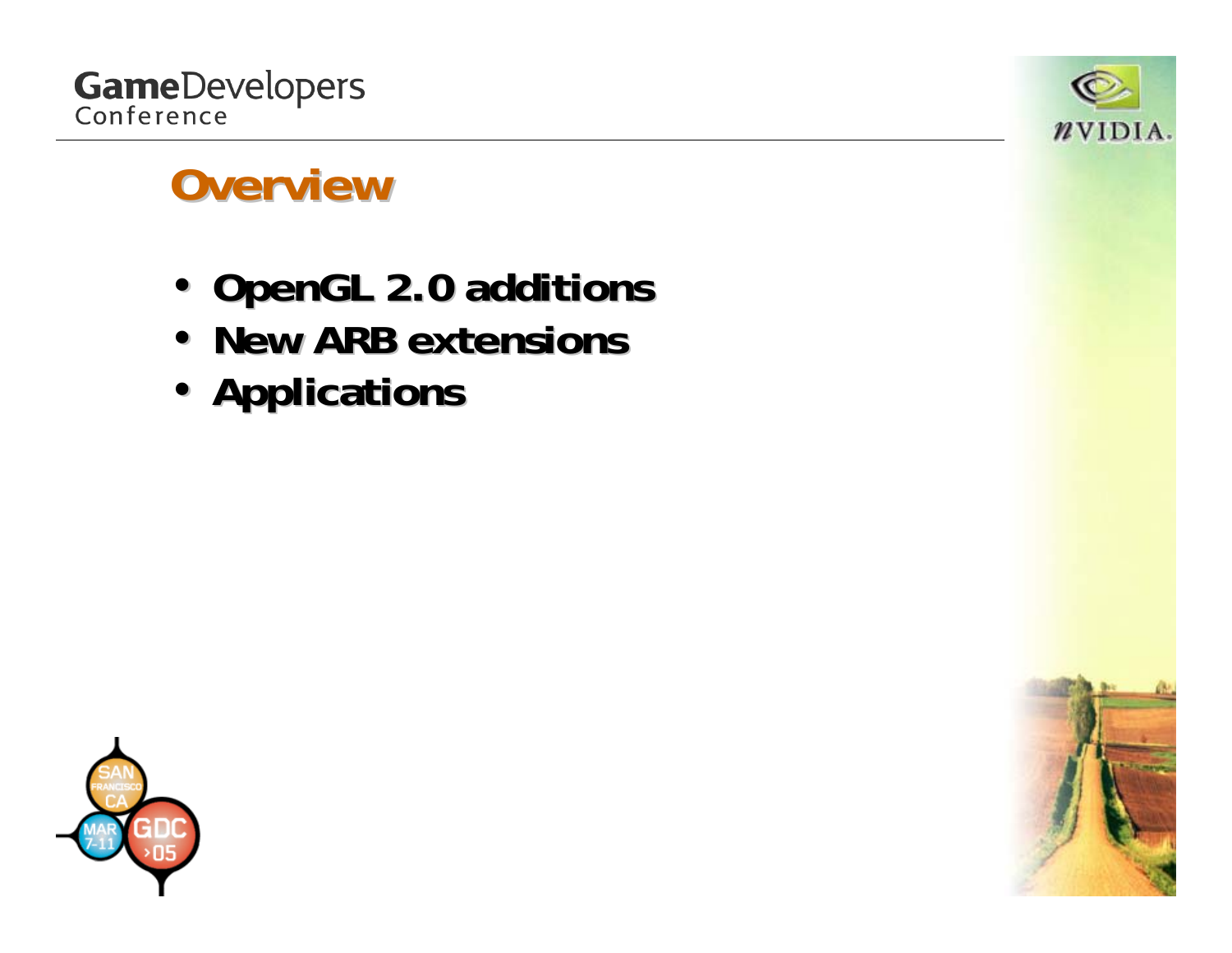

# **Brief History of OpenGL Brief History of OpenGL**

- **19833** IRIS GL ships with SGI IRIS 1000 terminal
- **19877** SGI and Pixar consider joint API development
- **1991**1 OpenGL ARB created
- **1992**2 OpenGL 1.0 completed (June 30)
- **1995 OpenGL 1.1 r eleased ( vertex array, t ex array, t exture objects, e objects, n ew texenv modes)**
- **19977** • Fahrenheit agreement between SGI and Microsoft
- **1998OpenGL 1.2 r eleased ( 3D t extures, s eparat e specular specular, imaging) ,**
- **1999 OpenGL 1.2.1 r 1.2.1 r eleased (multi ed (multi-texture) texture)**
- **2001OpenGL 1.3 r eleased ( compressed t essed t exture, c ube maps, mult be maps, multi- sample, dot3) sample, dot3)**
- **20022** OpenGL 1.4 (mip-map generation, shadows, point parameters)
- **2003OpenGL 1.5 (vertex buffer objects, occlusion query) ARB extensions: OpenGL Shading language, ARB\_vertex\_program, ARB\_fragment\_program**
- **2004OpenGL 2.0**



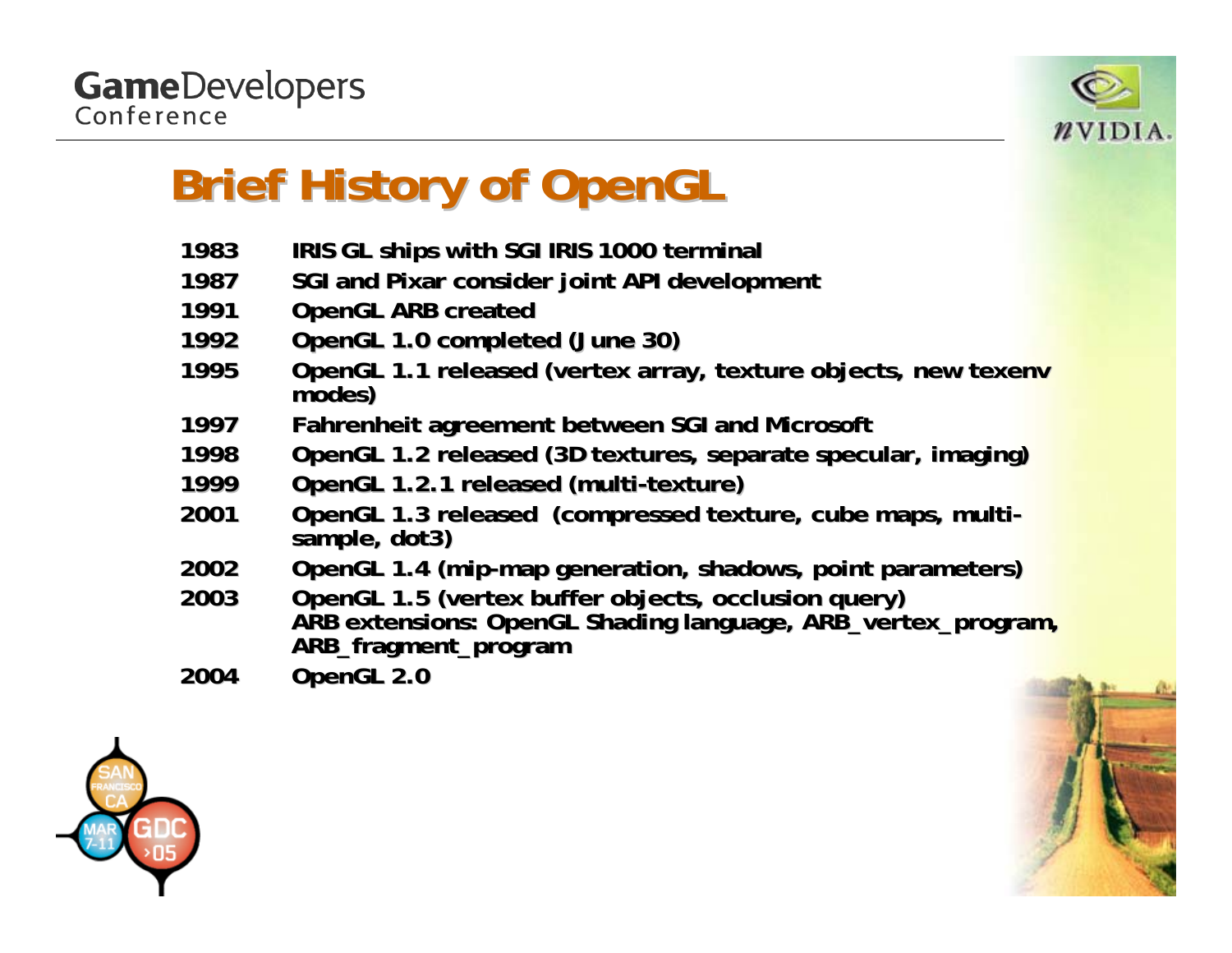



### **Life of an Extension Life of an Extension**

- GL\_NVX\_foo **eXperimental eXperimental**
- GL\_NV\_foo **vendor specific vendor specific**
- GL\_EXT\_foo **– multi -vendor**
- **GL\_ARB\_foo GL\_ARB\_foo**
- **Core OpenGL Core OpenGL**



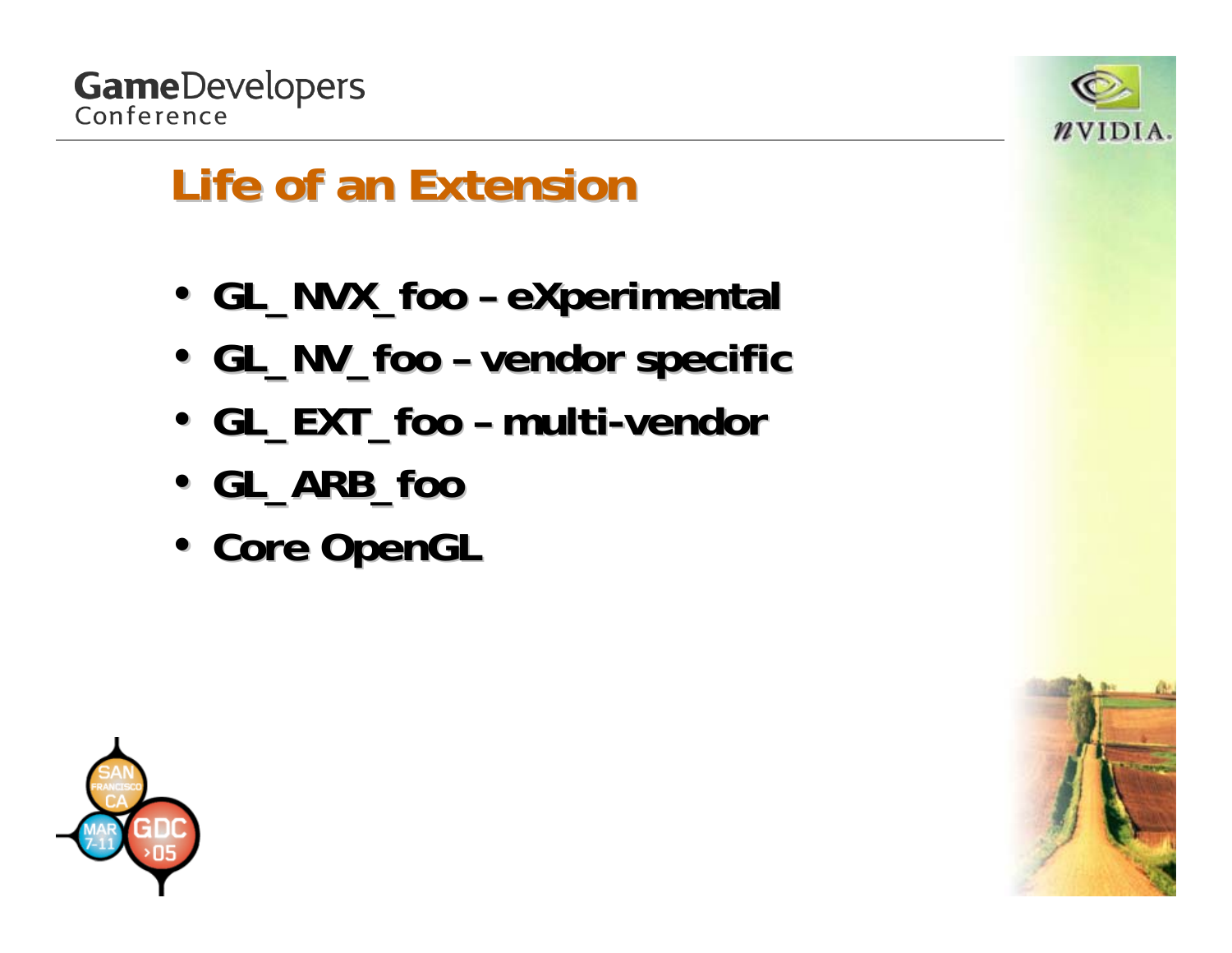



# **OpenGL 2.0 OpenGL 2.0**

- **OpenGL Shading Language OpenGL Shading Language**
- **Multiple Draw Buffers Multiple Draw Buffers**
- Non-Power-Of-Two Textures
- **Point Sprites Point Sprites**
- **Separate Stencil**
- **Separate Blend Functions and Equations**
- **Other minor changes Other minor changes**



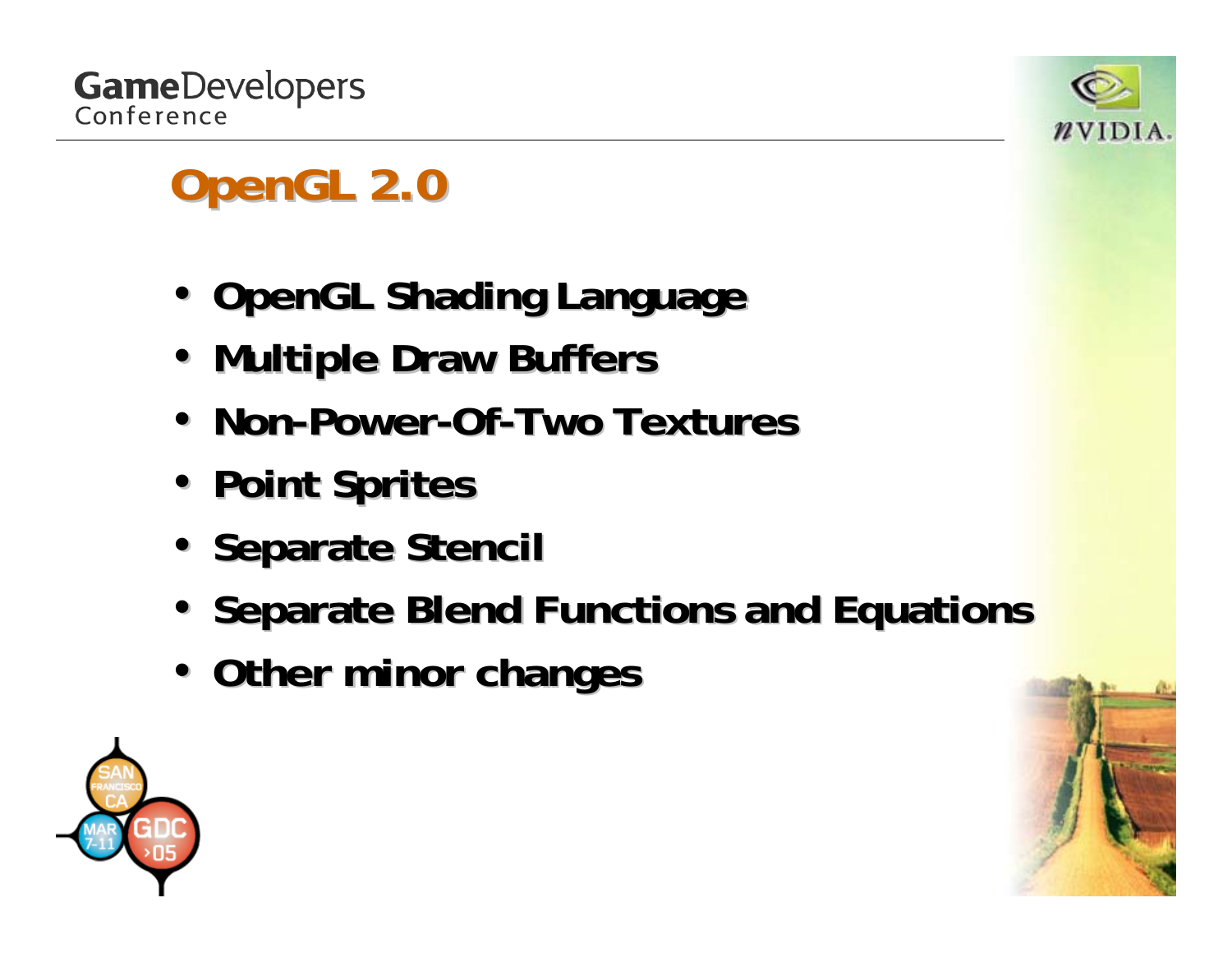**GameDevelopers** Conference



# **OpenGL Shading Language**

- **Shader objects objects**
	- –**mechanism to manage shader and program objects objects**
	- **Links of the Common from ARB\_shader\_objects ARB\_shader\_objects extension extension**
- **Shader programs programs**
	- **Links of the Common ARB\_vertex\_shader ARB\_vertex\_shader / ARB\_fragment\_shader ARB\_fragment\_shader**
- **OpenGL Shading Language OpenGL Shading Language**
	- and the state of the **ARB\_shading\_language\_100 ARB\_shading\_language\_100**
	- –**OpenGL 2.0 must support 1.10 of GLSL OpenGL 2.0 must support 1.10 of GLSL**
- Minor changes to shader APIs
	- **use GLuint instead of instead of handleARB handleARB type**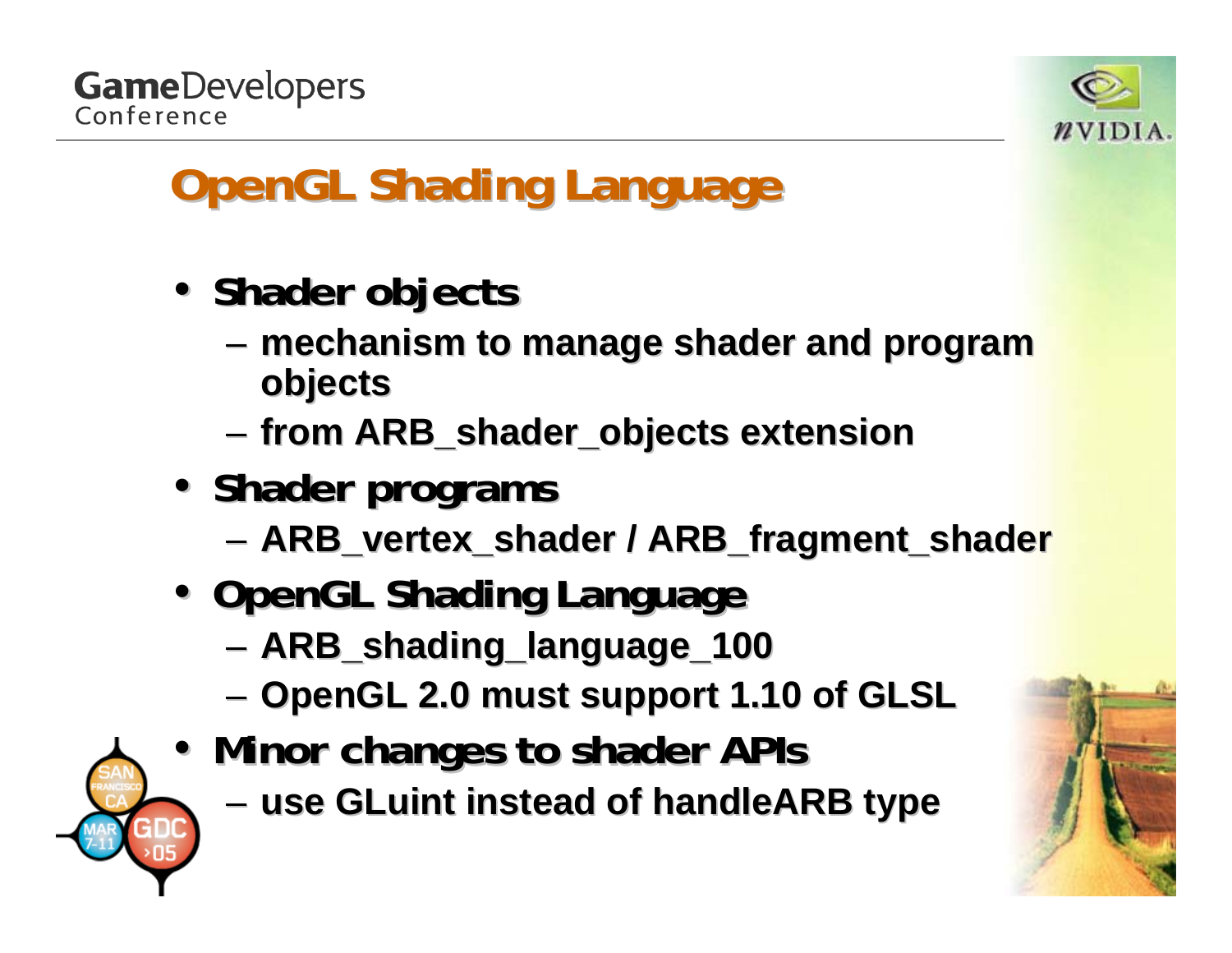



## **Multiple Draw Buffers Multiple Draw Buffers**

- Allows writing multiple colors to **different color buffers at once different color buffers at once**
	- –**Reduces number of rendering passes Reduces number of rendering passes**
	- –**Based on Based on ATI\_draw\_buffers ATI\_draw\_buffers extension extension**
- **In the C code: In the C code:**

**GLenum buffers[] = { GL\_AUX0, GL\_AUX1 }; buffers[] = { GL\_AUX0, GL\_AUX1 }; glDrawBuffers glDrawBuffers( 2, buffers ); ( 2, buffers );**

• **In the shader: In the shader:**

**OP result.color[0], src0, src1, OP result.color[0], src0, src1, … ;**

**OP result.color[1], src0, src1, OP result.color[1], src0, src1, … ;**



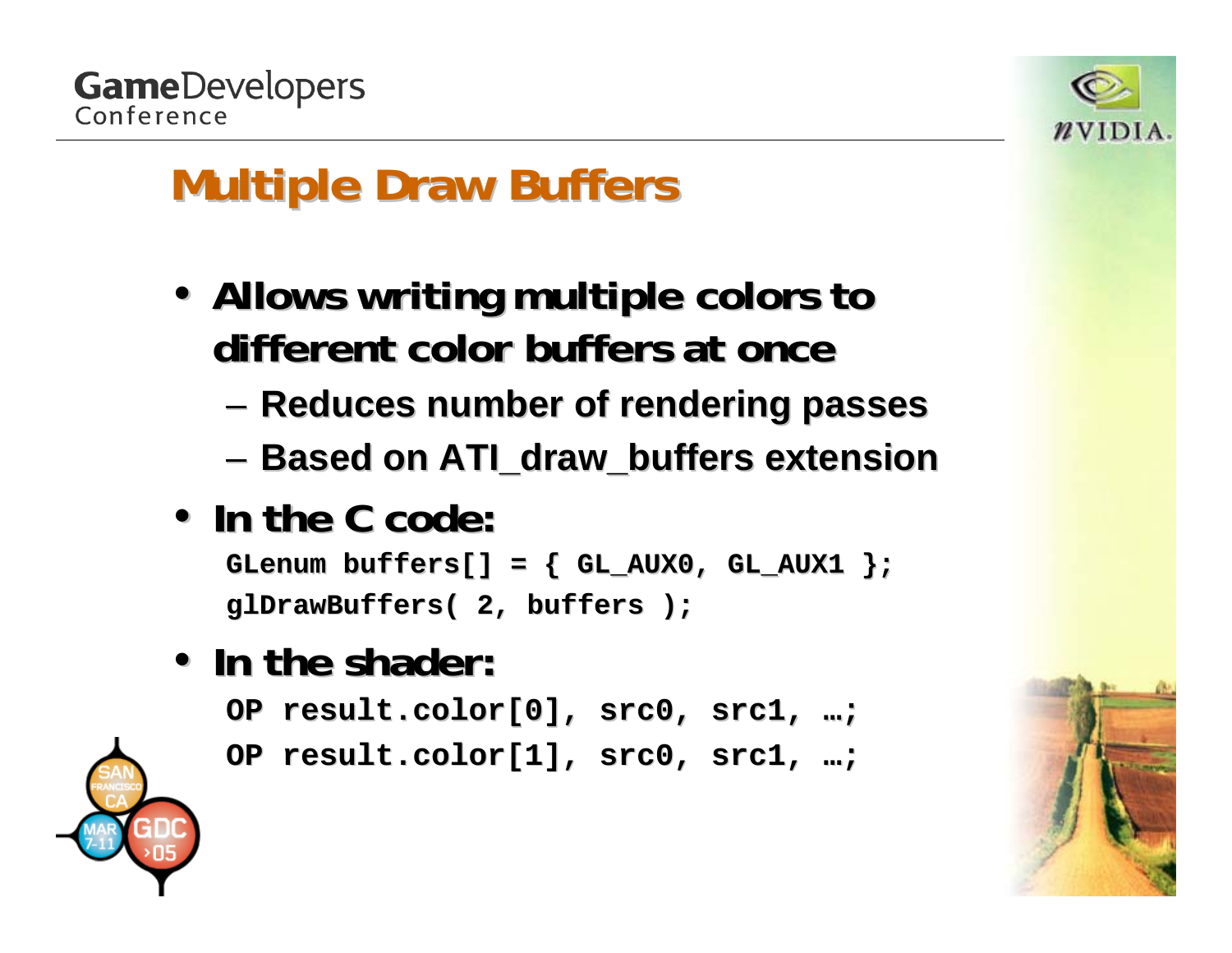

#### **Non Power-of-Two Textures**

- **Relaxes the requirement that texture dimensions must be power dimensions must be power-of-two**
	- – $-$  Useful for video, image processing
- Promoted from **ARB\_texture\_non\_power\_of\_two ARB\_texture\_non\_power\_of\_two**
- Mip level dimensions use "floor" **convention convention**

– **wi <sup>=</sup>floor( w0 / 2i )**



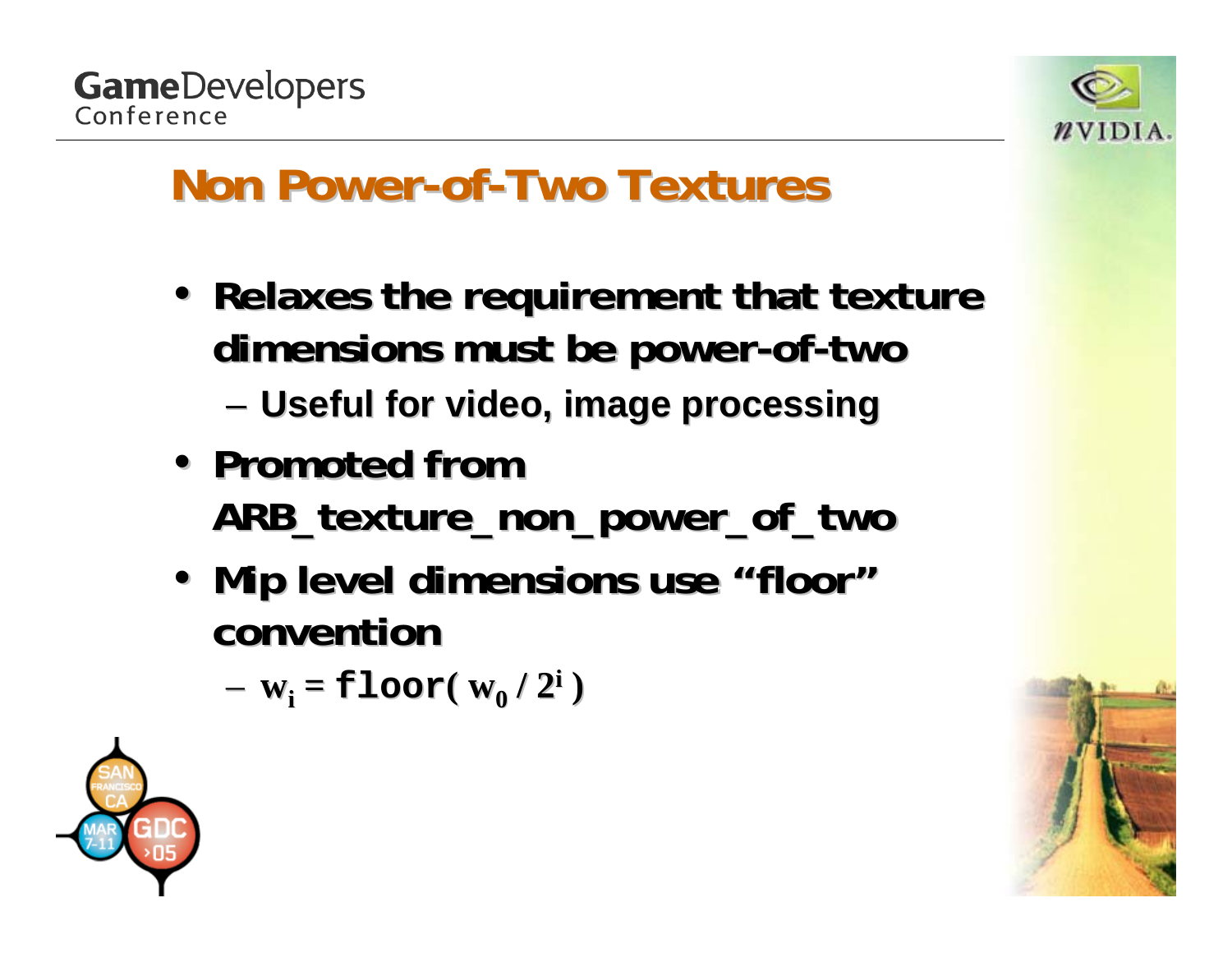

# **Point Sprites Point Sprites**

- **Points with varying texture coordinates Points with varying texture coordinates**
	- **Links of the Common Useful for particle systems etc. Useful for particle systems etc.**
- Promoted from ARB\_point\_sprite **extension extension**
- **Can change orientation using POINT\_SPRITE\_COORD\_ORIGIN POINT\_SPRITE\_COORD\_ORIGIN**
	- **Links of the Common UPPER LEFT (default) or LOWER LEFT UPPER LEFT (default) or LOWER LEFT**
	- **Links of the Common most hardware supports upper most hardware supports upper-left origin left origin**
	- **Links of the Common import from Direct3D import from Direct3D**

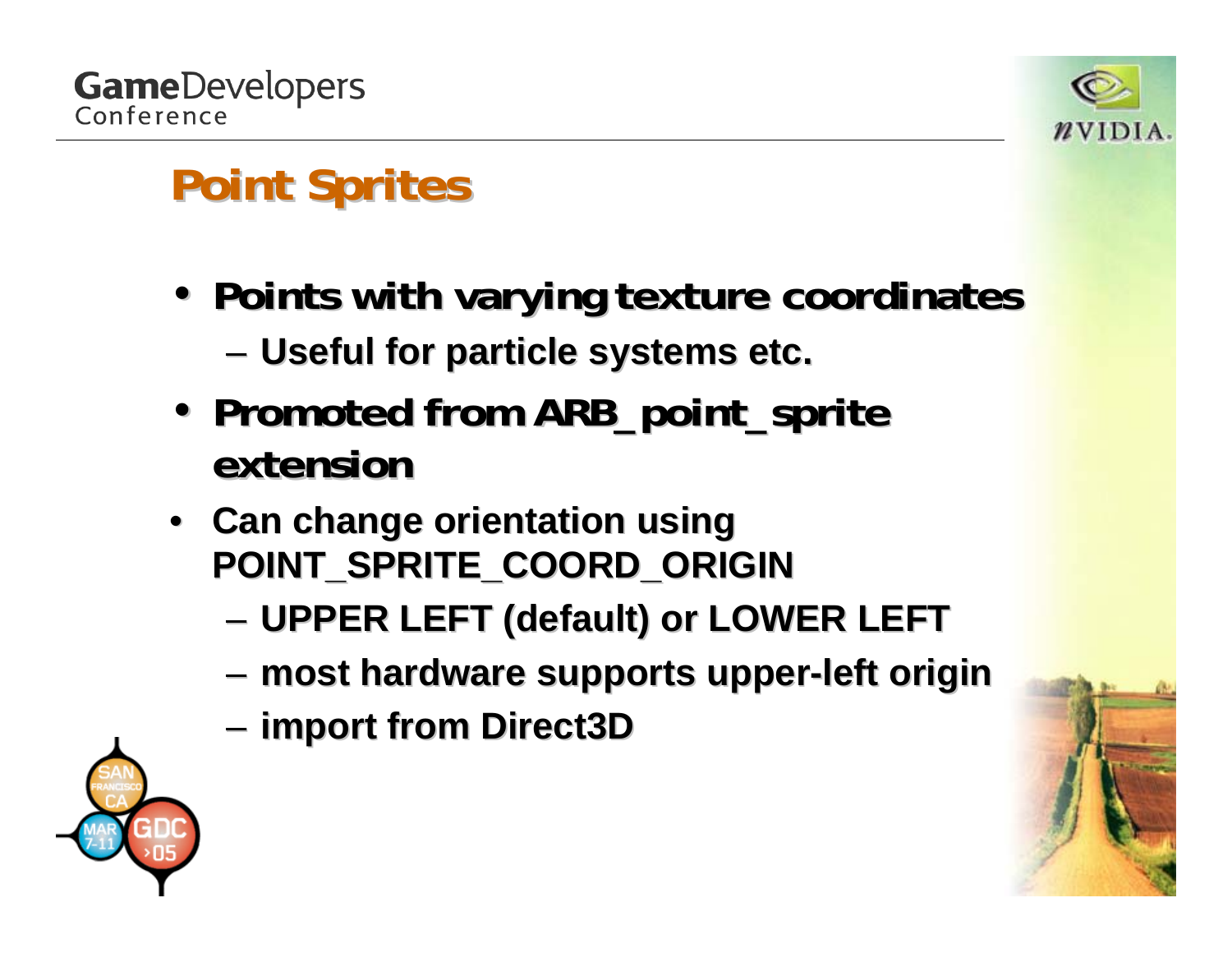



#### **Two-Sided Stencil**

- **Provides separate stencil functions and operations depending on facing operations depending on facing**
- **Unified form of the functionality in Unified form of the functionality in**
	- **Links of the Common EXT\_stencil\_two\_side EXT\_stencil\_two\_side / ATI\_separate\_stencil ATI\_separate\_stencil**
- void **StencilFuncSeparate**( enum *face*, enum *func*, int *ref*, uint *mask* );
- void **StencilOpSeparate**( enum *face*, enum *sfail*, enum *dpfail*, enum *dppass* );
- **Helpful for single-pass stenciled shadow volume rendering. volume rendering.**

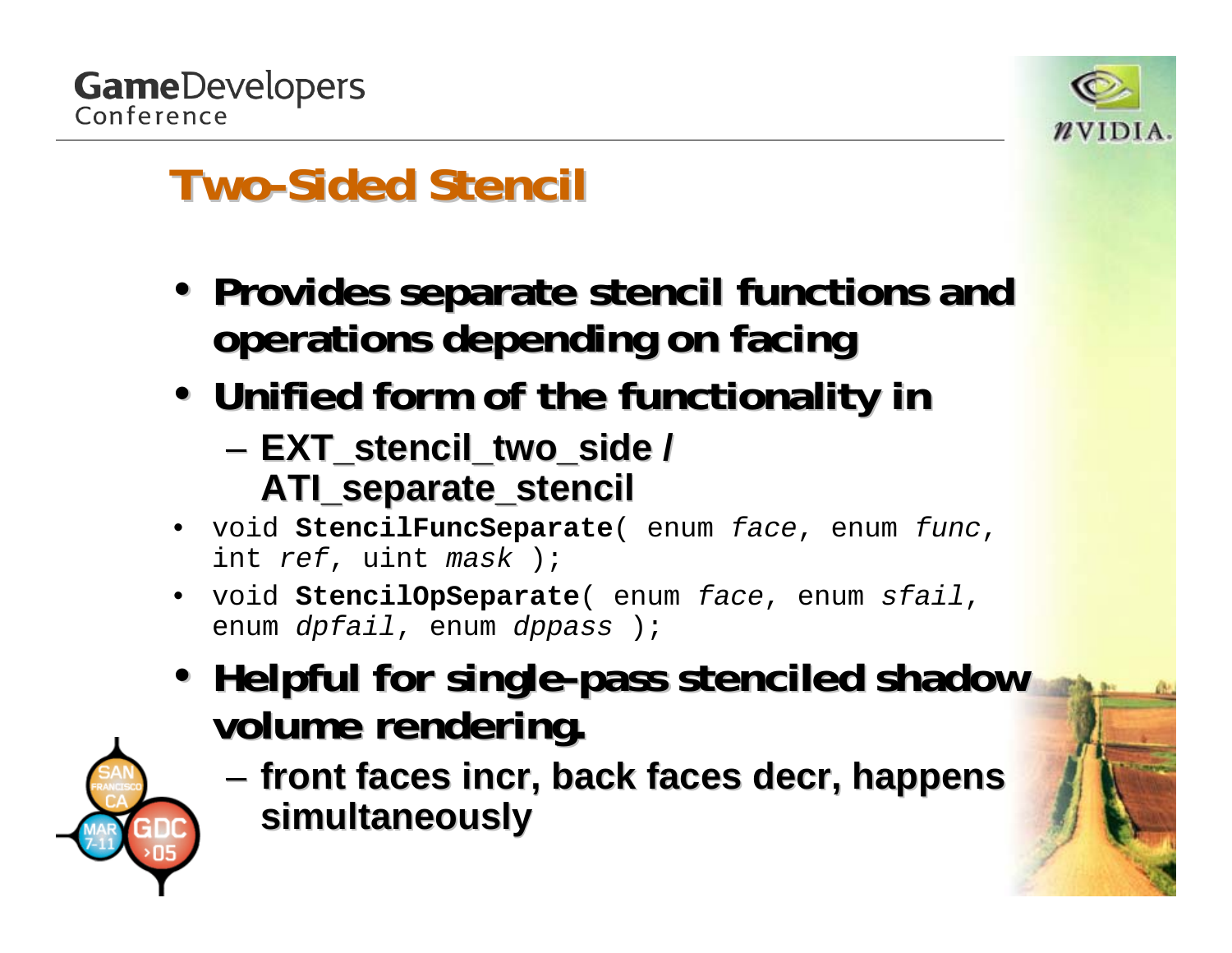



#### **Separate Blend Functions and Equations**

- **More flexible blending**
- Promoted from **EXT\_blend\_func\_separate EXT\_blend\_func\_separate and EXT\_blend\_equation\_separate EXT\_blend\_equation\_separate**
- void **BlendFuncSeparate**( enum *srcRGB*, enum *dstRGB*, enum *srcAlpha*, enum *dstAlpha* );
	- – **allows separate allows separate srcFactor srcFactor and dstFactor dstFactor for RGB and A RGB and A**
- void **BlendEquationSeparate**( enum *modeRGB*, enum *modeAlpha* );
	- **Links of the Common allows separate blend equations for RGB allows separate blend equations for RGB and A**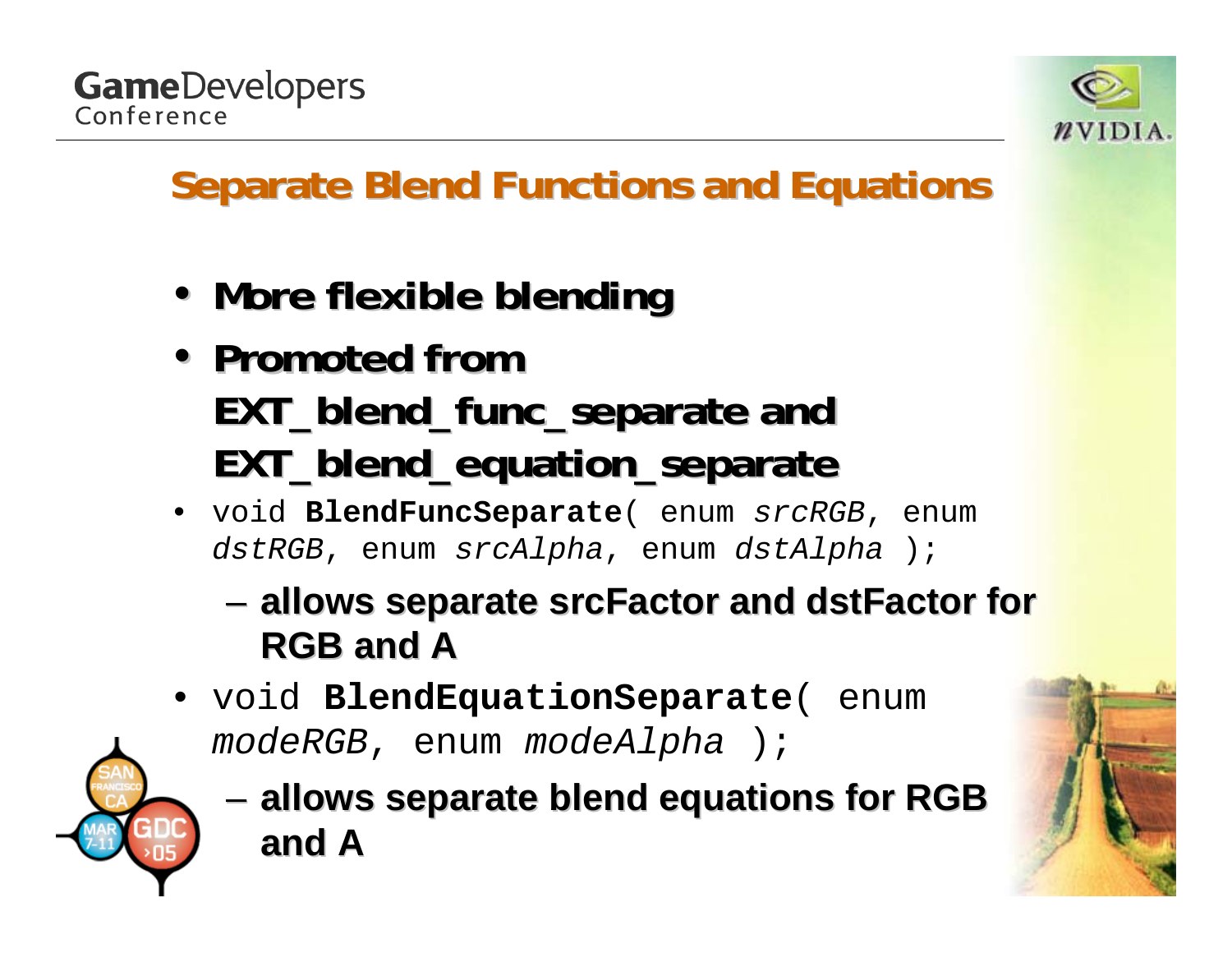•



### **Minor changes Minor changes**

- Several minor revisions and corrections to the OpenGL 1.5 specification were made:
- In section 2.7, Secondary Color 3 was changed to set A to 1.0 (previously 0.0), so the initial GL state can be<br>restored.
- $\bullet$ In section 2.13, transformation was added to the list of steps not performed byWindowPos.
- Section 3.8.1 was clarified to mandate that selection of **texture internal format must allocate a non texture internal format must allocate a non-zero** number of bits for all components named by the internal format, and zero bits for all other components.
- $\bullet$ **Tables 3.22 and 3.23 were generalized to multiple Tables 3.22 and 3.23 were generalized to multiple textures by replacing textures by replacing Cf with Cp. with Cp.**
- $\bullet$ In section 6.1.9, GetHistogram was clarified to note that<br>the Final Conversion pixel storage mode is not applied<br>when storing histogram counts.

**The FOG COORD ARRAY BUFFER BINDING enumerant alias was added to table H.1.**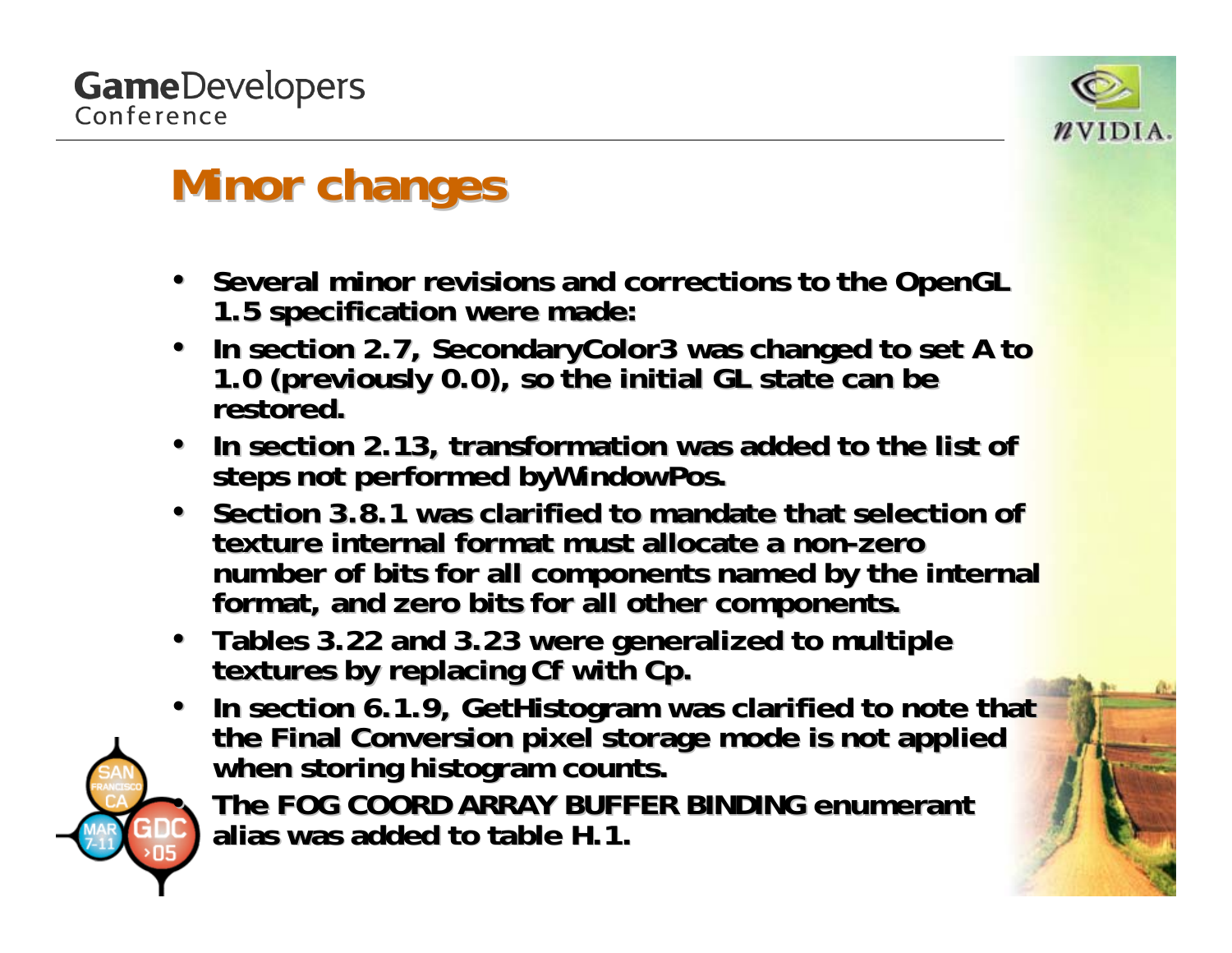



### **Stuff That Didn't Make OpenGL 2.0**

- **ARB\_vertex\_program ARB\_vertex\_program & ARB\_fragment\_program ARB\_fragment\_program**
	- – **general lack of interest in making the ASM general lack of interest in making the ASM interfaces core interfaces core**



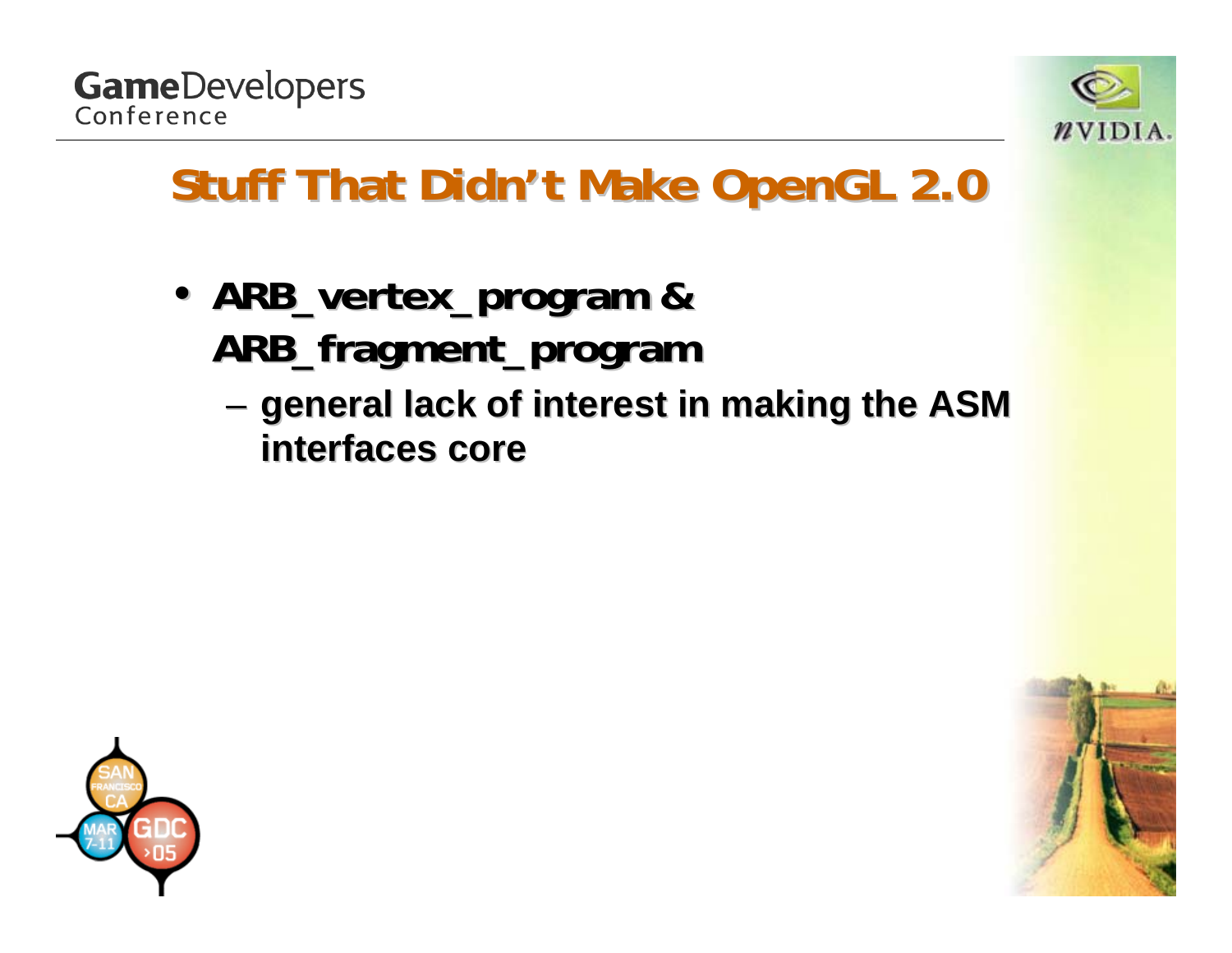

# **Pixel Buffer Object (PBO) Pixel Buffer Object (PBO)**

- **Now ARB\_pixel\_buffer\_object ARB\_pixel\_buffer\_object**
- VBO "buffer objects" are just arrays of bytes **managed by the driver managed by the driver**
- **PBO uses same API, but has binding points for** 
	- **PIXEL\_PACK\_BUFFER PIXEL\_PACK\_BUFFER**
		- **glReadPixels glReadPixels(), glGetTexImage glGetTexImage(), etc. (), etc.**
	- **PIXEL\_UNPACK\_BUFFER PIXEL\_UNPACK\_BUFFER**
		- **glTexImage glTexImage\*(), glDrawPixels glDrawPixels(), etc. (), etc.**
- Allows more efficient texture downloads, and **asynchronous read asynchronous read-back**



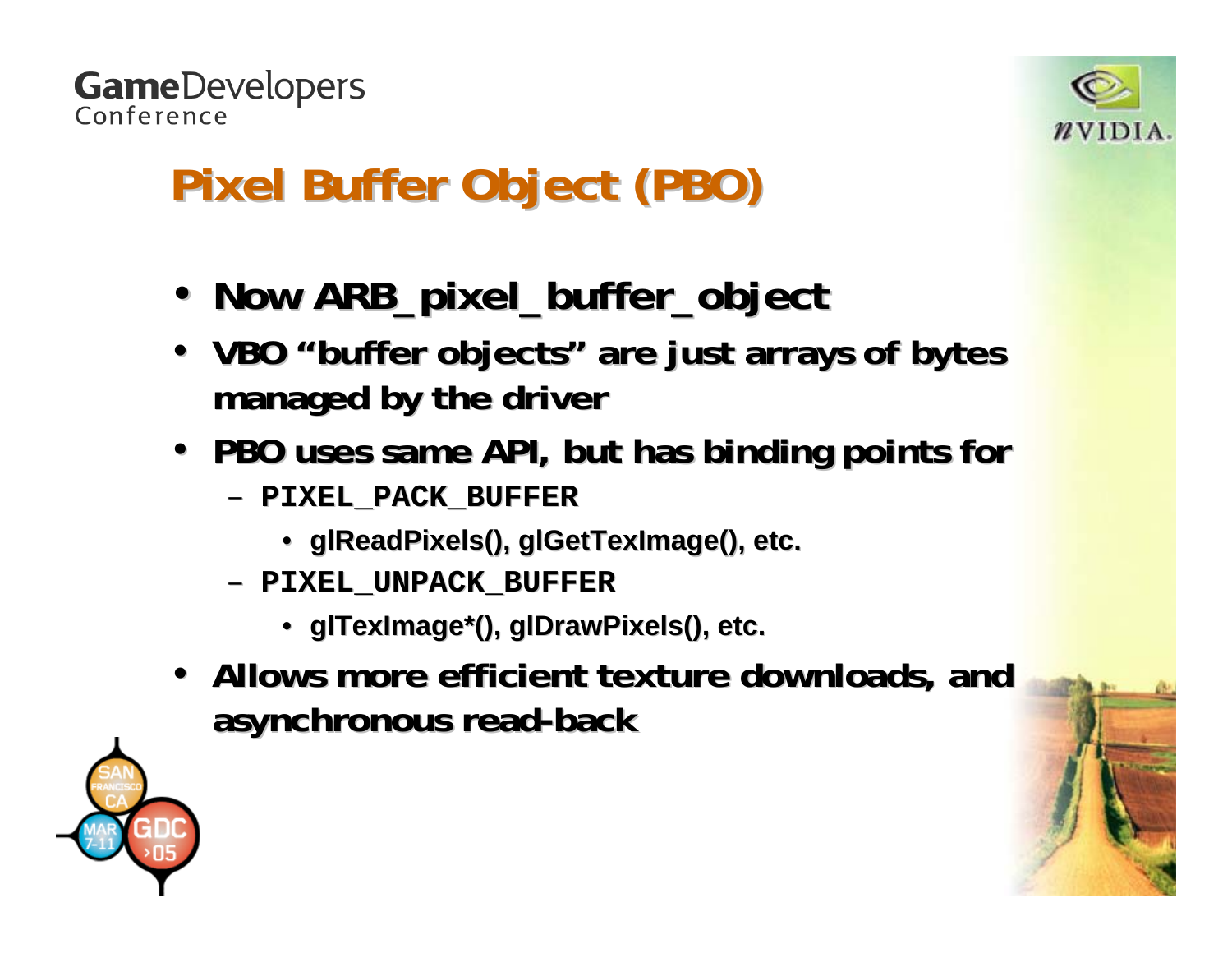



# **Floating Point Pipeline Floating Point Pipeline**

- Allow general-purpose rendering to and **texturing from fp buffers and textures**
- **Incorporates several extensions: Incorporates several extensions:**
	- and the state of the **ARB\_color\_buffer\_float ARB\_color\_buffer\_float**
	- and the state of the **ARB\_texture\_float ARB\_texture\_float**
	- and the state of the **ARB\_half\_float\_pixel ARB\_half\_float\_pixel**



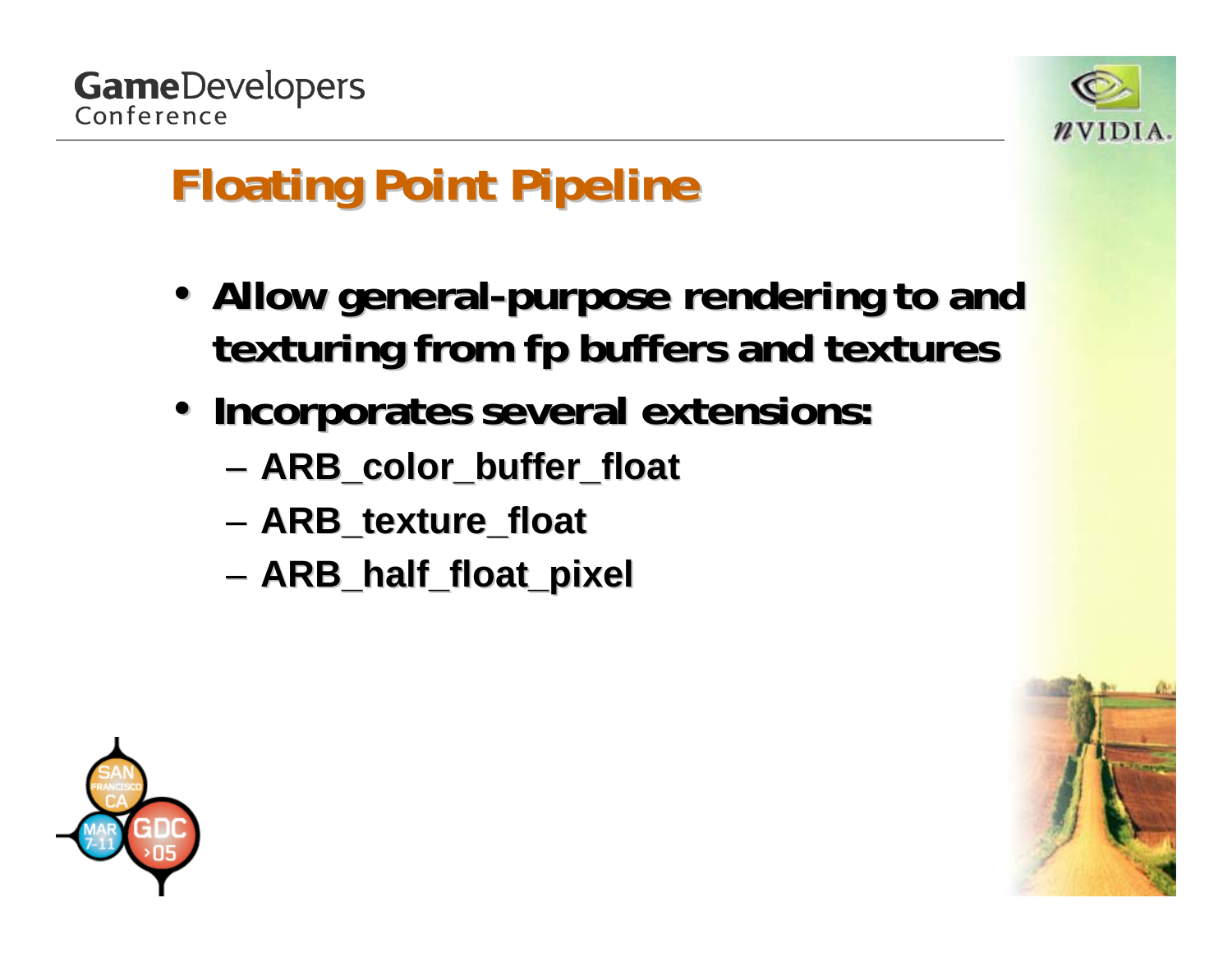



### **ARB\_color\_buffer\_float ARB\_color\_buffer\_float**

- •• Adds pixel formats / visuals with floating **point RGBA color components point RGBA color components**
- •• Can also enable or disable [0, 1] **clamping for various operations: clamping for various operations:**
	- **Links of the Common vertex colors (after lighting) vertex colors (after lighting)**
	- **Links of the Common fragment color fragment color**
	- **Links of the Common pixel reads pixel reads**
	- **ClampColorARB(enum ClampColorARB(enumtarget, target, enum clamp)**
		- **CLAMP\_VERTEX\_COLOR\_ARB CLAMP\_VERTEX\_COLOR\_ARB**
		- **CLAMP\_FRAGMENT\_COLOR\_ARB CLAMP\_FRAGMENT\_COLOR\_ARB**
		- •**CLAMP\_READ\_COLOR\_ARB CLAMP\_READ\_COLOR\_ARB**

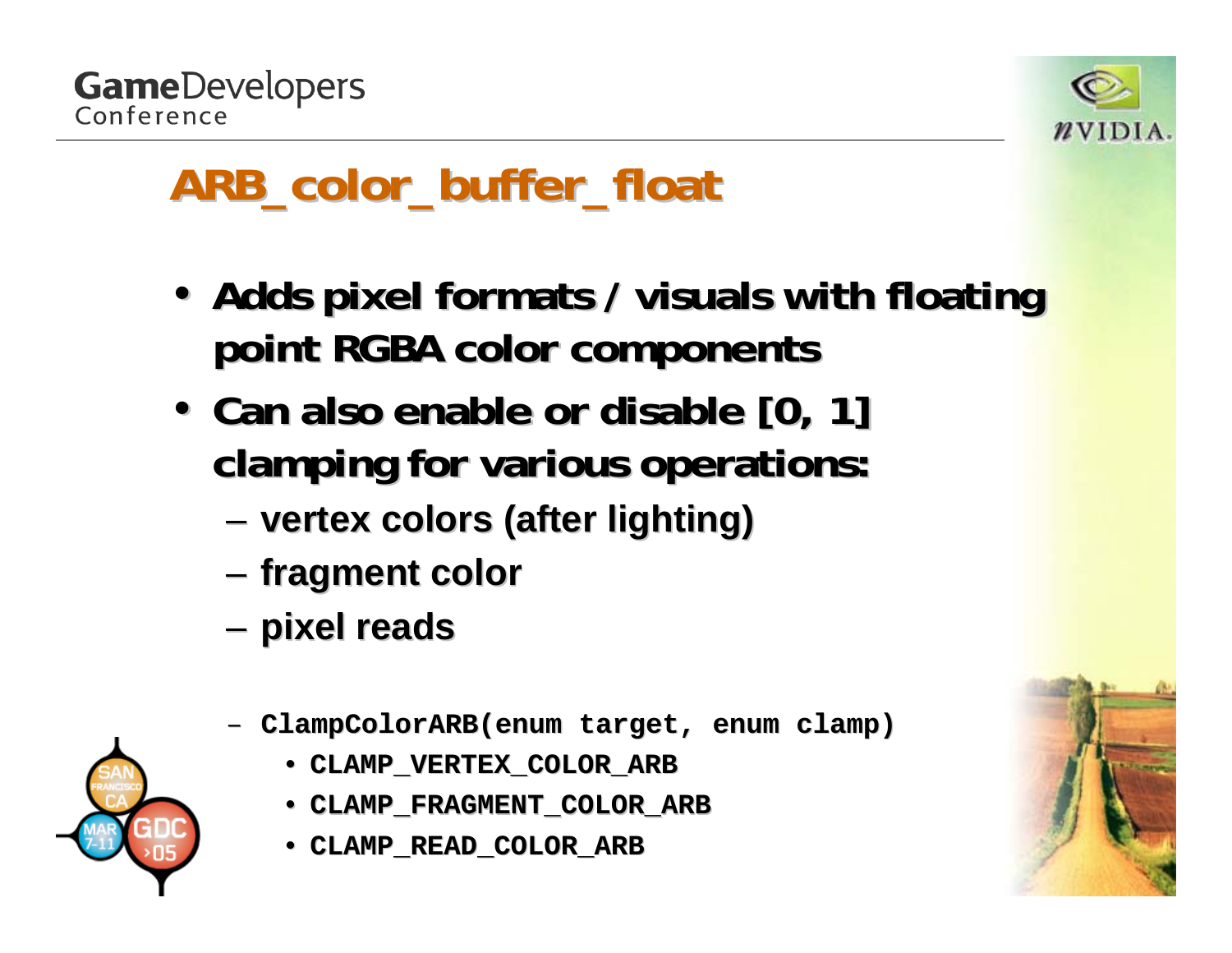**GameDevelopers** Conference



### **ARB\_texture\_float ARB\_texture\_float**

- **Floating point internal formats Floating point internal formats**
	- •**RGBA32F RGBA32F**
	- •**RGB32F**
	- •**ALPHA32F ALPHA32F**
	- •**INTENSITY32F INTENSITY32F**
	- •**LUMINANCE32F LUMINANCE32F**
	- •**LUMINANCE\_ALPHA32F LUMINANCE\_ALPHA32F**
- •**RGBA16F RGBA16F**
- •**RGB16F**
- •**ALPHA16F ALPHA16F**
- •**INTENSITY16F INTENSITY16F**
- •**LUMINANCE16F LUMINANCE16F**
- •**LUMINANCE\_ALPHA16F LUMINANCE\_ALPHA16F**
- Also supports queries to determine **component type component type**



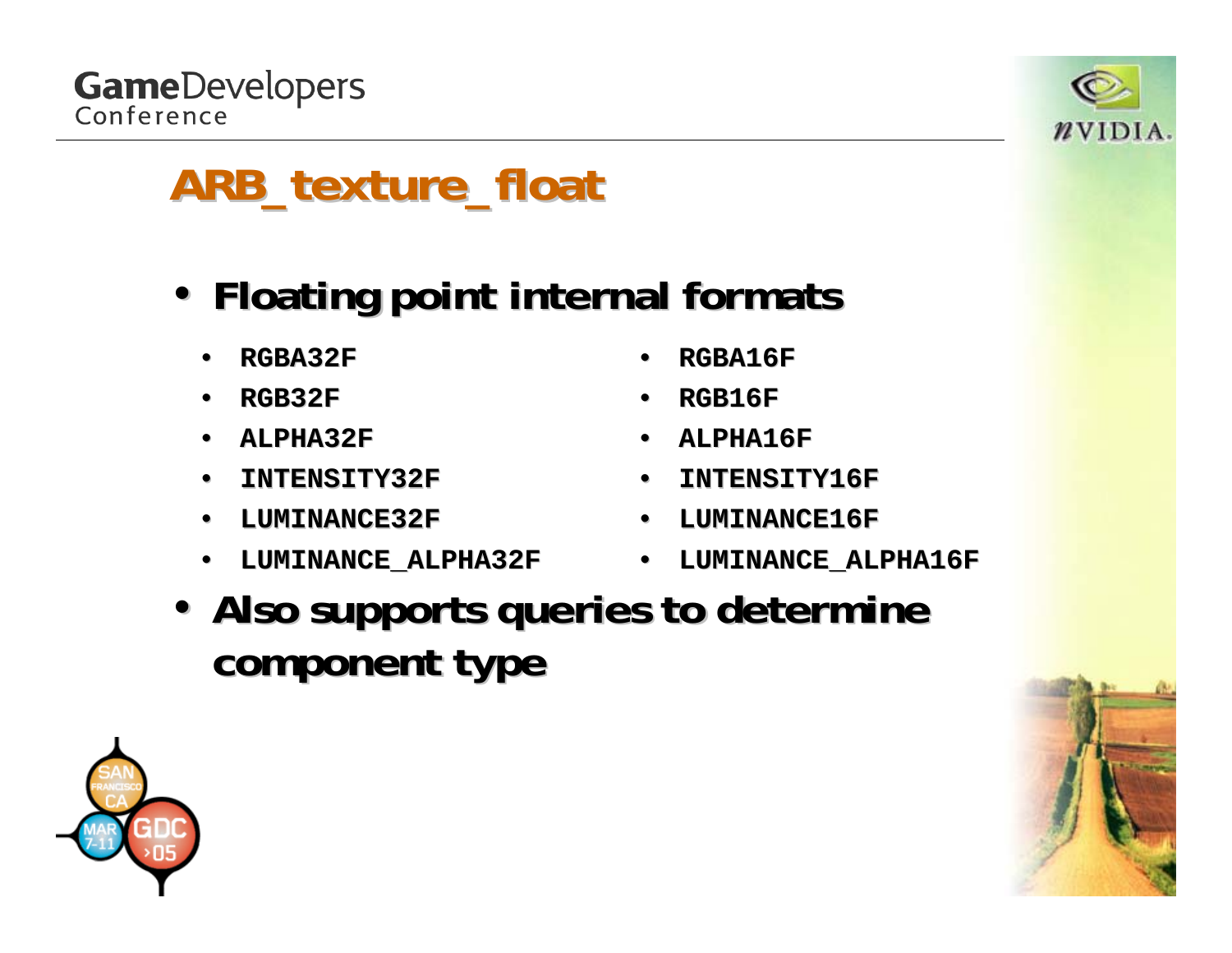



### **ARB\_half\_float\_pixel ARB\_half\_float\_pixel**

- • **"external format external format " for fp16 pixel data for fp16 pixel data from the CPU from the CPU**
- **s1e5m10 s1e5m10**
	- **Links of the Common 1 sign bit 1 sign bit**
	- and the state of the **5 exponent bits (bias of 15) 5 exponent bits (bias of 15)**
	- **10 mantissa bits 10 mantissa bits**
	- **Links of the Common special numbers undefined special numbers undefined**
	- **denorms denorms defined defined**



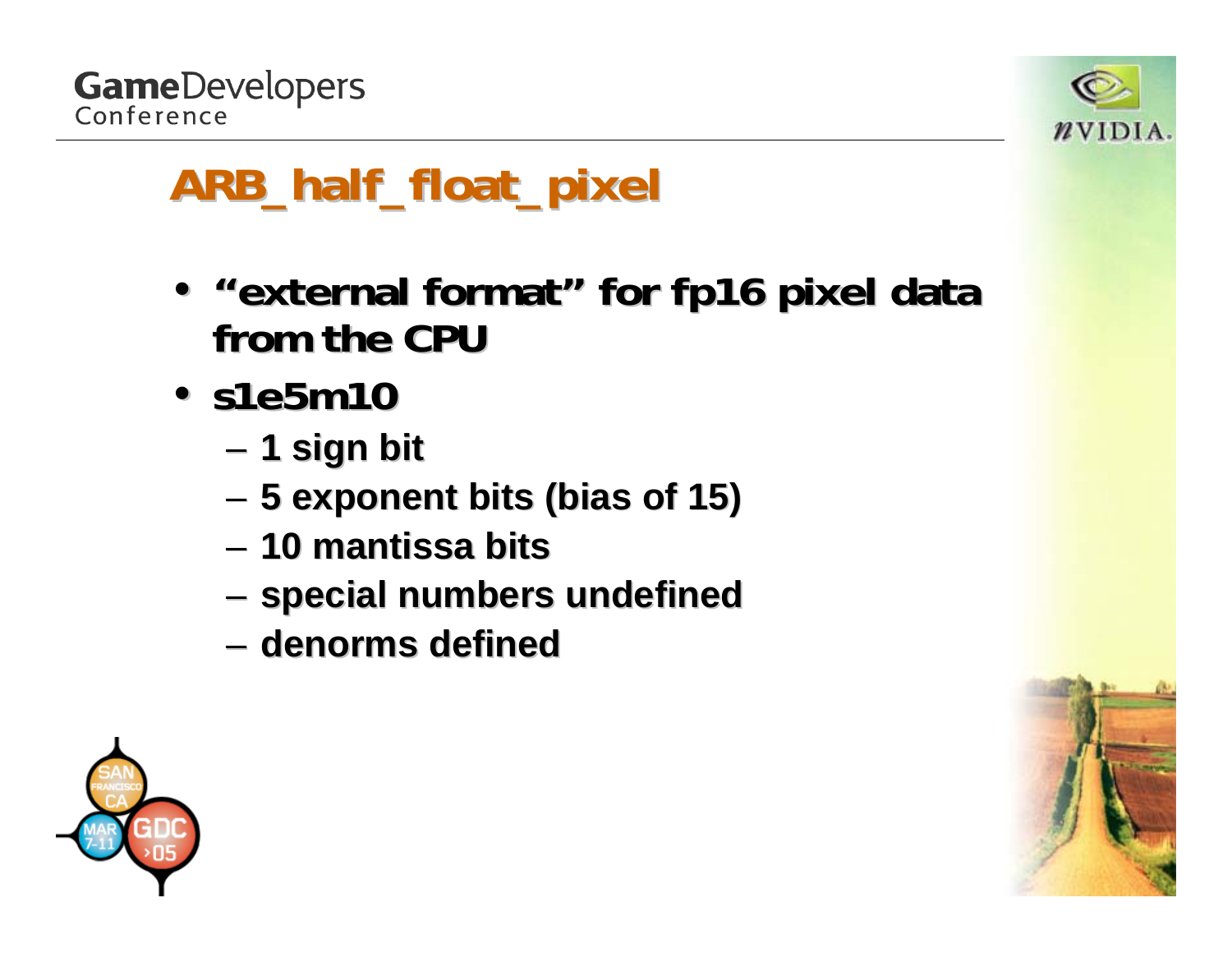

### **ARB\_texture\_rectangle ARB\_texture\_rectangle**

- **No power No power -of -two constraints two constraints**
- But, no mip-mapping, no repeat, no **borders borders**
- **Coordinates are not normalized Coordinates are not normalizedLinks of the Common (0..w, 0..h) (0..w, 0..h)**
- More restricted functionality, but wider hardware support than **ARB\_texture\_non\_power\_two ARB\_texture\_non\_power\_two**



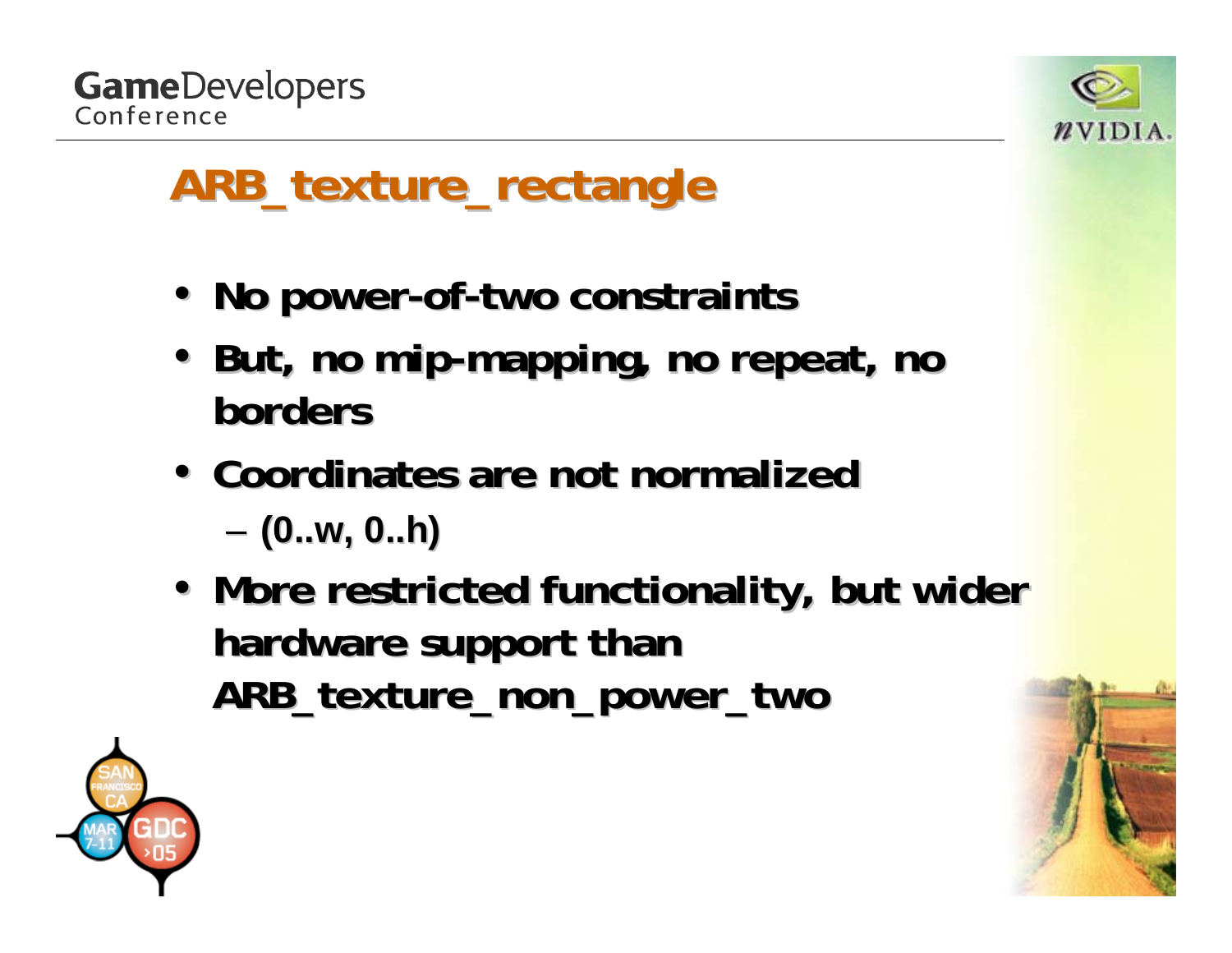**GameDevelopers** Conference



### **ARB\_fragment\_program\_shadow ARB\_fragment\_program\_shadow**

- Adds new texture targets for doing **shadow map comparisons in fragment shadow map comparisons in fragment programs: programs:**
	- **Links of the Common** — SHADOW1D, SHADOW2D, SHADOWRECT
- Textures must have depth format and **have depth comparison mode set have depth comparison mode set**

```
!!ARBfp1.0 OPTION !!ARBfp1.0 OPTION
ARB_fragment_program_shadow ARB_fragment_program_shadow
;
TEMP Result; TEMP Result;
TEX Result, fragment.texcoor TEX Result, fragment.texcoord[0], texture[0], SHADOW2D; d[0], texture[0], SHADOW2D;
END
```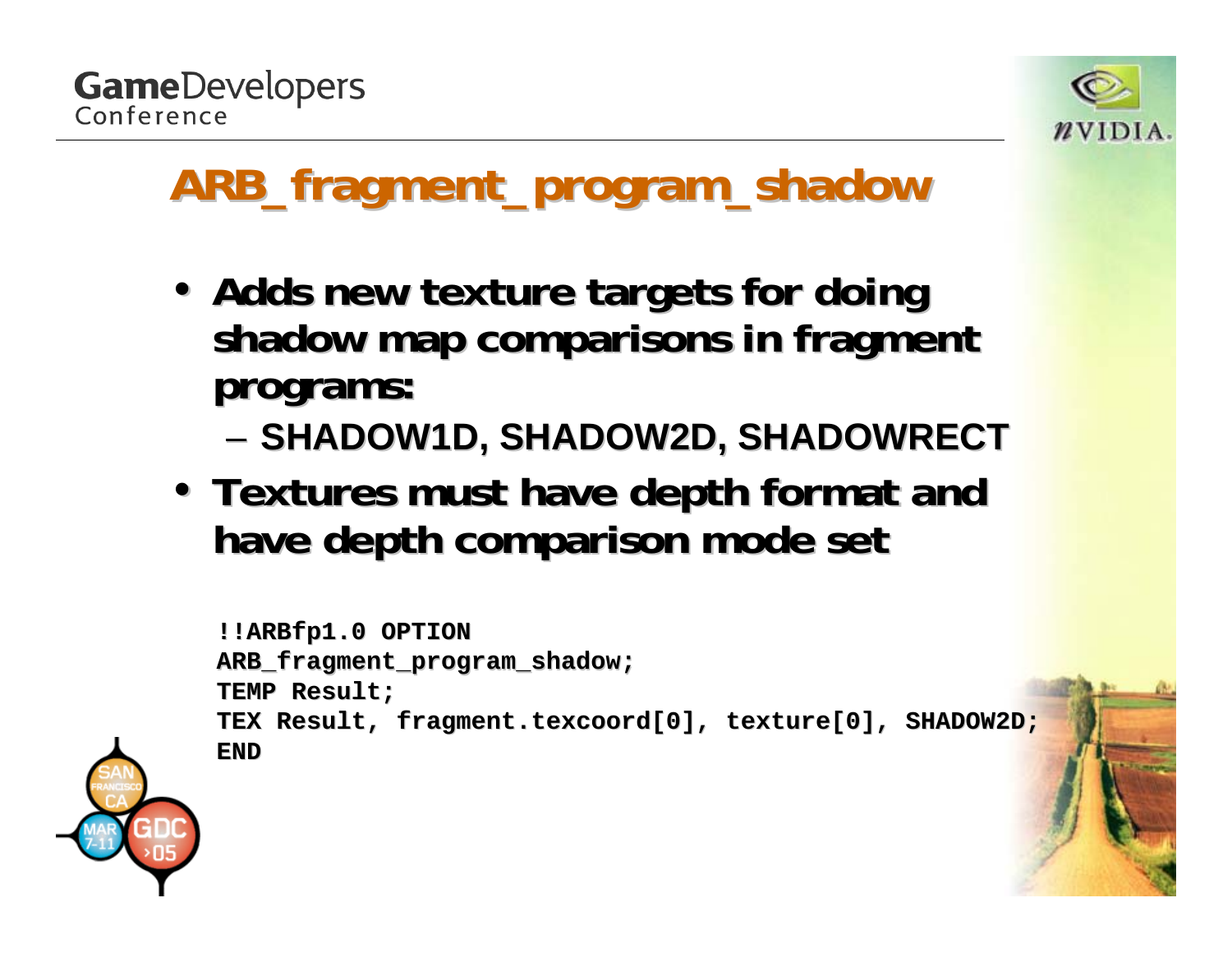



#### **ARB\_texture\_mirrored\_repeat ARB\_texture\_mirrored\_repeat**

• **Introduces new wrap mode that** effectively creates a texture twice the size which is mirrored around the center **in each axis in each axis**

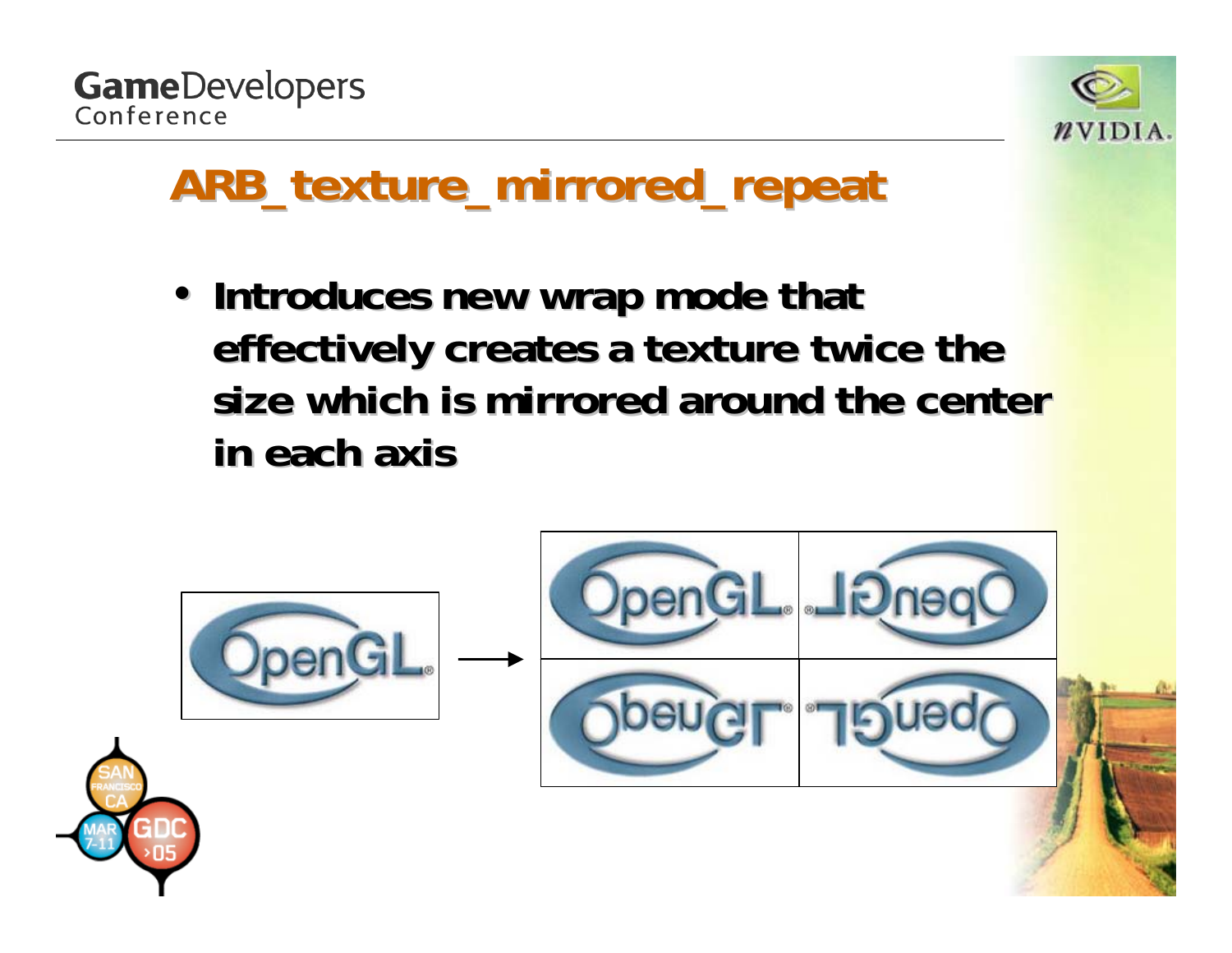

# **Parting Queries Parting Queries**

- Where does the ARB need to focus **efforts? efforts?**
	- and the state of the **demos, whitepapers? demos, whitepapers?**
	- –**more rapid spec revisions? more rapid spec revisions?**
	- **Links of the Common developer conference? developer conference?**
- **How do ISVs provide feedback? How do ISVs provide feedback?**
	- **Links of the Common Is something less formal than the Is something less formal than the participant undertaking desirable? participant undertaking desirable?**